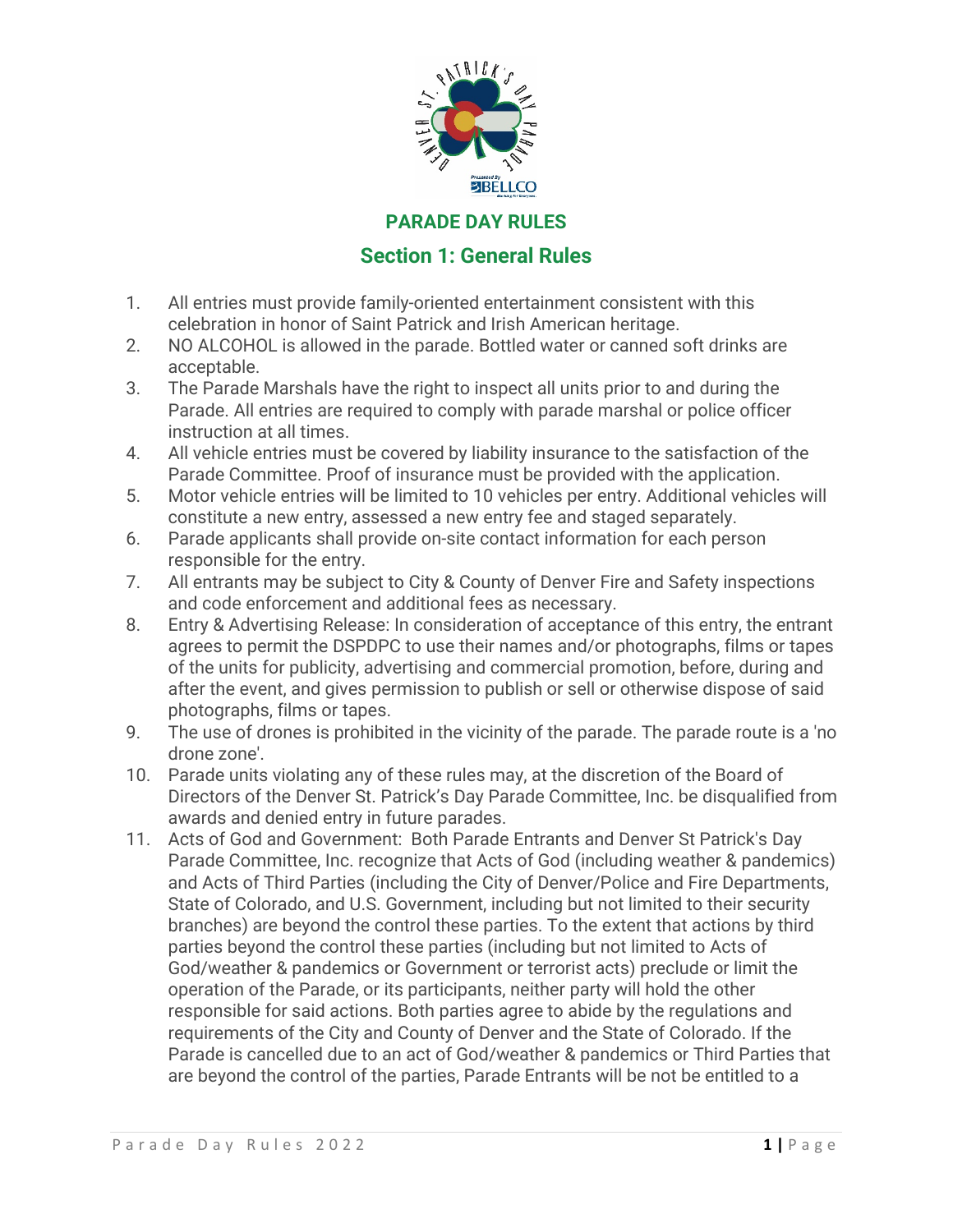refund of their previously paid parade entrant fee from the Denver St Patrick's Day Parade Committee, Inc.

12. The Parade Committee reserves the right to exclude from participation, any entry which it considers to be advocating or promoting a particular purpose, principle, agenda, or message inconsistent with or contrary to those of the Parade.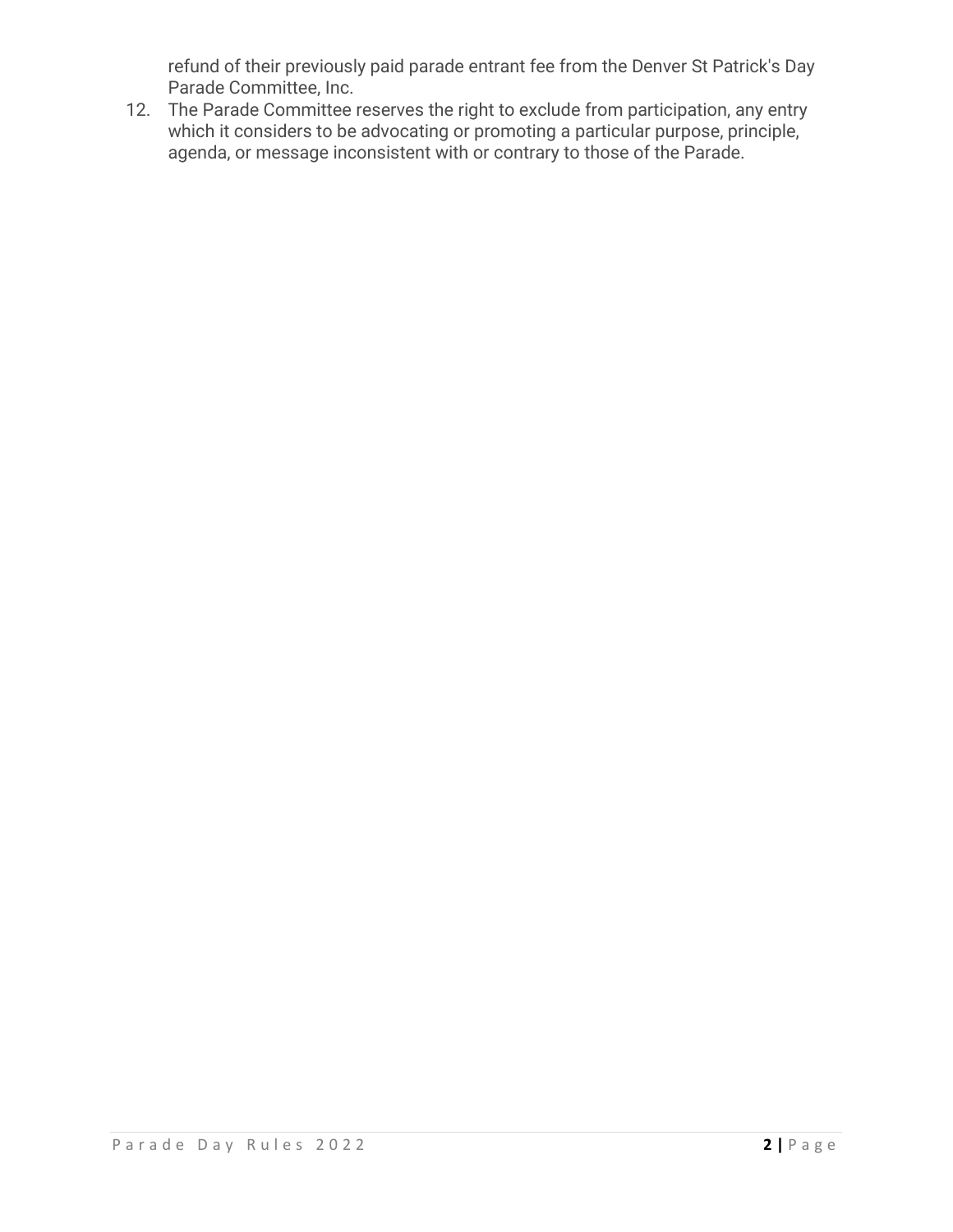# **Section 2: Staging Rules**

- 1. All participants must enter Coors Field parking lot through their pre-assigned entrances. This information will be emailed to you in early March. Check in as directed. All participants must be aware of their group unit number and staging street address.
- 2. Only vehicles that are registered as being used in the Parade will be allowed in the staging area.
- 3. Any and all materials that will be used on your entry must be inside or on the vehicle when it enters the staging area.
- 4. Participants shall clean up any materials or debris left in the staging area by your unit(s). This applies particularly (but not exclusively) to units with animals.

## **Section 3: Parade Rules**

- 1. Bands may perform for 45 seconds in front of the reviewing stand at 20th and Blake streets. Marshals instructions to resume movement must be promptly followed. All units must keep pace with the unit ahead of them. Please close any gaps when prompted. Any unit that does not comply will be escorted off the parade route.
- 2. Children under the age of 5 may ride but are not allowed to march in the parade.
- 3. Parade units must continue moving until you have returned to the disband area inside Coors Field parking lot A. No stopping or unloading will be allowed prior to that, since this will cause congestion and delays in the parade. You will not be able to return to the staging areas (Lots B & C); ensure you leave nothing behind.
- 4. Items such as candy may be handed to children by persons walking along the sides of the parade unit. Please use caution in the interest of safety for the viewing audience.
- 5. Drivers of motor vehicles must remain with the vehicle at all times.

# **Section 4: Planning Information for Floats Participating in the Parade**

#### **Dimensions:**

According to Colorado Department of Transportation guidelines, the following are the maximum dimensions allowed for floats entered in the St. Patrick's Day Parade.

Maximum Length of a single semi-trailer is 57'4"

Maximum Height is 13'

Maximum Width is 102"